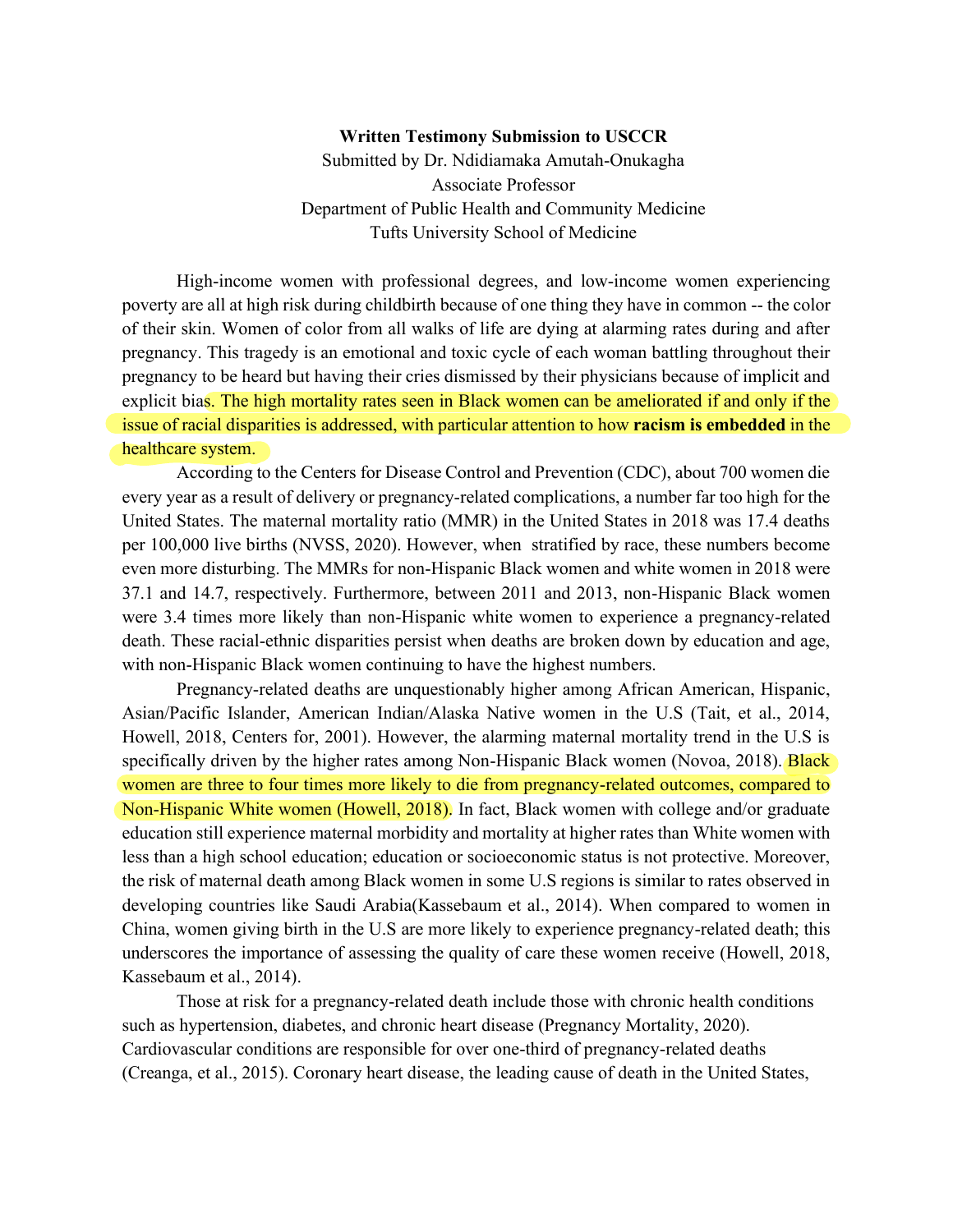also disproportionately affects people of color, which is shown in the data with cardiovascular conditions being the leading cause of pregnancy-related death for non-Hispanic Black women while the leading cause of death for white women was mental health related conditions (Leigh, et al., 2016). Other leading causes of death are due to infection and hemorrhage. The CDC reports that approximately sixty percent of the pregnancy-related deaths between 2011 and 2015 were preventable, highlighting the importance of targeted interventions and improved data collection methods (Petersen, 2019).

In 2018, as a response to underreporting in pregnancy-related deaths, the United States fully adopted a pregnancy checkbox on death certificates. This checkbox gave researchers the ability to classify pregnancy-related deaths more accurately than previous decades. The CDC states that the reason for the increase in pregnancy-related deaths over the past few decades remains unclear and cannot be fully explained by the implementation of the checkbox or other improvements in computerized data collection methods, which leads us to conclude that the racial disparity seen in maternal mortality is the primary issue in maternal health. And while this checkbox item can help us see the increase in maternal mortality, data collection needs to be further standardized and stratified by race and ethnicity to accurately determine the causes behind maternal death. While we may not yet know the exact and precise causes of death, we can determine without a doubt that social determinants of health are important proximal causes of maternal mortality.

Patient, provider, neighborhood, and institutional factors are notable social determinants of maternal morbidity and mortality (Howell, 2018). The root-causes of racial disparities in maternal death rates can be found by examining the lived experiences of Black women in America, where social factors drive poor health outcomes. Black women are, in general, more likely to receive lower quality care, and thus experience more complications during pregnancy, childbirth, and the postpartum period than white women (Novoa, 2018, *Black Women's Maternal Health*, 2020). Recently, researchers examining inequity and mistreatment during pregnancy and childbirth discovered that 27.2% of women of color with low SES reported mistreatment versus 18.7% of white women with low SES (Howell, 2018, Vedam, 2019). Moreover, provider knowledge of risk factors and warning signs, implicit bias, and cultural competence contribute to poor maternal care (Howell, 2018, Jain, 2017). The existence of provider bias in medical practice is exemplified by another study which assessed disparities in triaging patients. Triage scores are used in the emergency room to determine if a patient needs to be admitted to the hospital or receive complex tests. Results from the analysis indicated that Black, Hispanic, and Native American pediatric patients received lower acuity triage scores than whites, when presenting with subjective complaints such as shortness of breath, fever, and abdominal pain (*Disparities*, 2020). Additionally, others have uncovered differences in the likelihood of providers to prescribe pain medication; a subjective factor, based on racial or socioeconomic factors (Campbell, et al., 2012,Tait, et al., 2014). Correspondingly, there is an existing need to investigate how implicit bias influences diagnosis, treatment decisions and levels of care(Chapman et al., 2013, FitzGerald et al. 2017).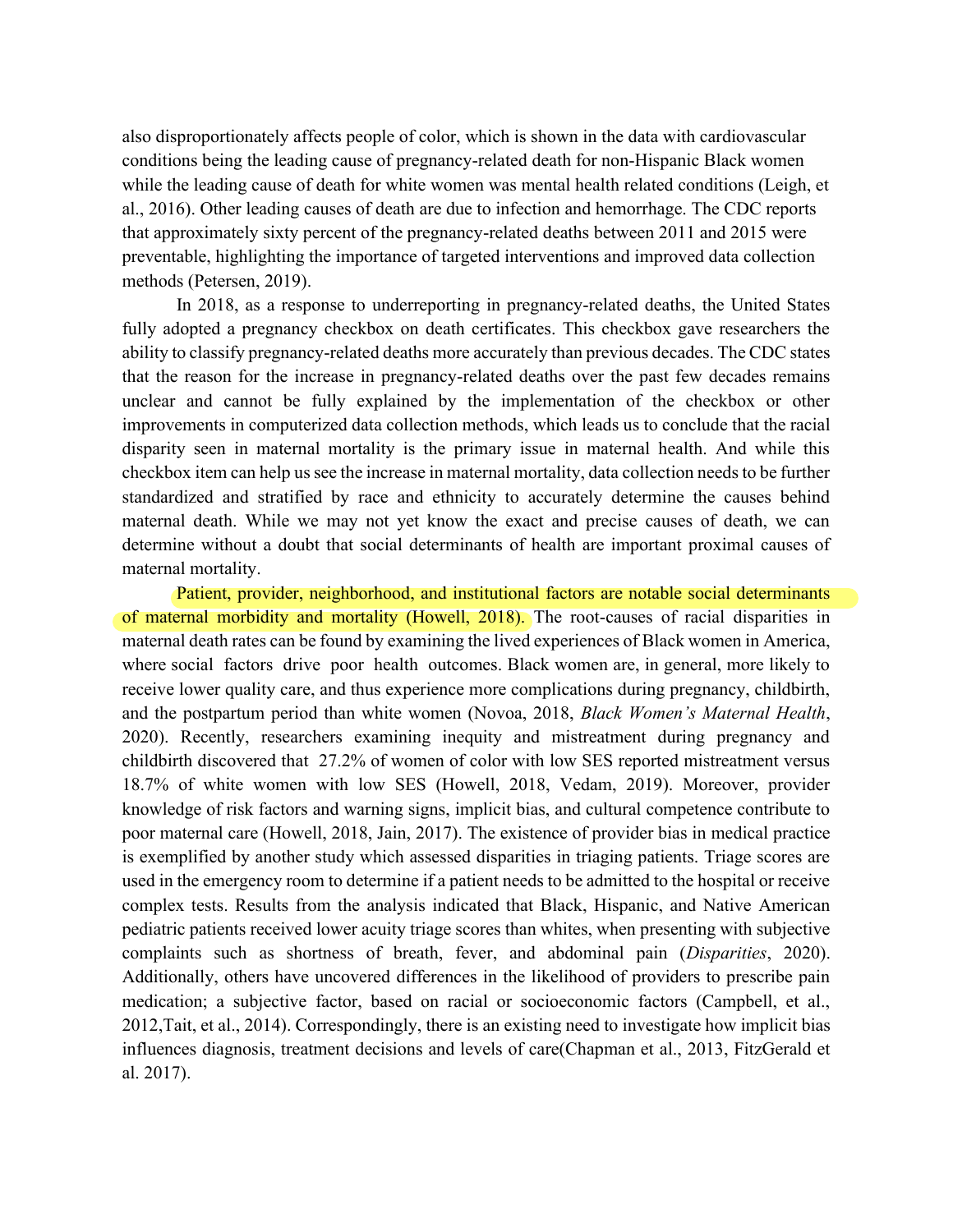It is also worth noting that health behaviors before, during, and after pregnancy are influenced by social and environmental factors (Maternal, 2020). Access to health insurance, green space, health facilities and personnel, are notable factors that affect health behaviors of pregnant women (Howell, 2018, Novoa, 2018, Laraia et al., 2007). **Racism, not race,** contributes significantly to structural barriers in accessing health services and threatens the well-being of women of color (Novoa, 2018). Hence, it has been hypothesized that systemic racism; an intermediary factor, embedded in policies and norms forms the foundation of the racial disparities in maternal health (Novoa, 2018).

Due to historical residential segregation and redlining practices, Black women are exposed to neighborhoods with high rates of poverty, pollution, violence, and limited access to reproductive health services (Jain, 2017). This further exacerbates racial disparities in maternal morbidity and mortality and indicates that institutional determinants of maternal health operate through intermediary factors which generate, produce, and maintain adverse health outcomes for women of color (Hamal, 2020). Furthermore, research shows that even after controlling for health status and low socioeconomic status, Black women remain at increased risk for adverse pregnancy outcomes (Novoa, 2018).

Correspondingly, the weathering hypothesis posits that recurrent exposure to stressors accumulates and increases an individual's susceptibility to disease (Geronimus et al. 2006). It states that Black women experience gender and racial discrimination over their life span which leads to chronic stress and elucidates the racial inequities in maternal health. Evidence for the weathering hypothesis lies in the finding that teenage Black mothers have better maternal outcomes than Black women in their twenties, despite the association of teenage pregnancy with poor birth outcomes(Geronimus, 2011). This lends to the notion that chronic stress adversely affects Black women's health. Likewise, Black women who migrated to the U.S as adults have better birth outcomes than native-born Black women; they do not experience the undue stress that results from exposure to racial discrimination during the sensitive developmental period (Novoa, 2018).

The compounding factors of racial disparities leads to the loss of economic opportunities and continuous cycles of poverty in families and communities where mothers are dying giving birth(Miller & Belizán, 2015). As a result, having an advocate in the delivery room, such as a doula can help Black mothers overcome racial disparities as well as a fragmented healthcare system that continuously devalues pregnant Black women (Abbyad & Robertson, 2020). Doulas help provide continuous support to a mother before, after, and during a pregnancy by ensuring the mother's needs are met. Furthermore, research shows that mothers with doula support have positive birth outcomes and experience less anxiety and discomfort (Kozhimannil et al. 2016). Thus, the presence of doulas can help improve Black maternal health by providing mentally, emotionally, physically, and spiritually support to mothers.

Expanding Medicaid for pregnant women one year postpartum would allow mothers access to critical care they currently do not have post-labor. In some US states, a new mother loses Medicaid coverage after 60 days postpartum causing lower income women to no longer have the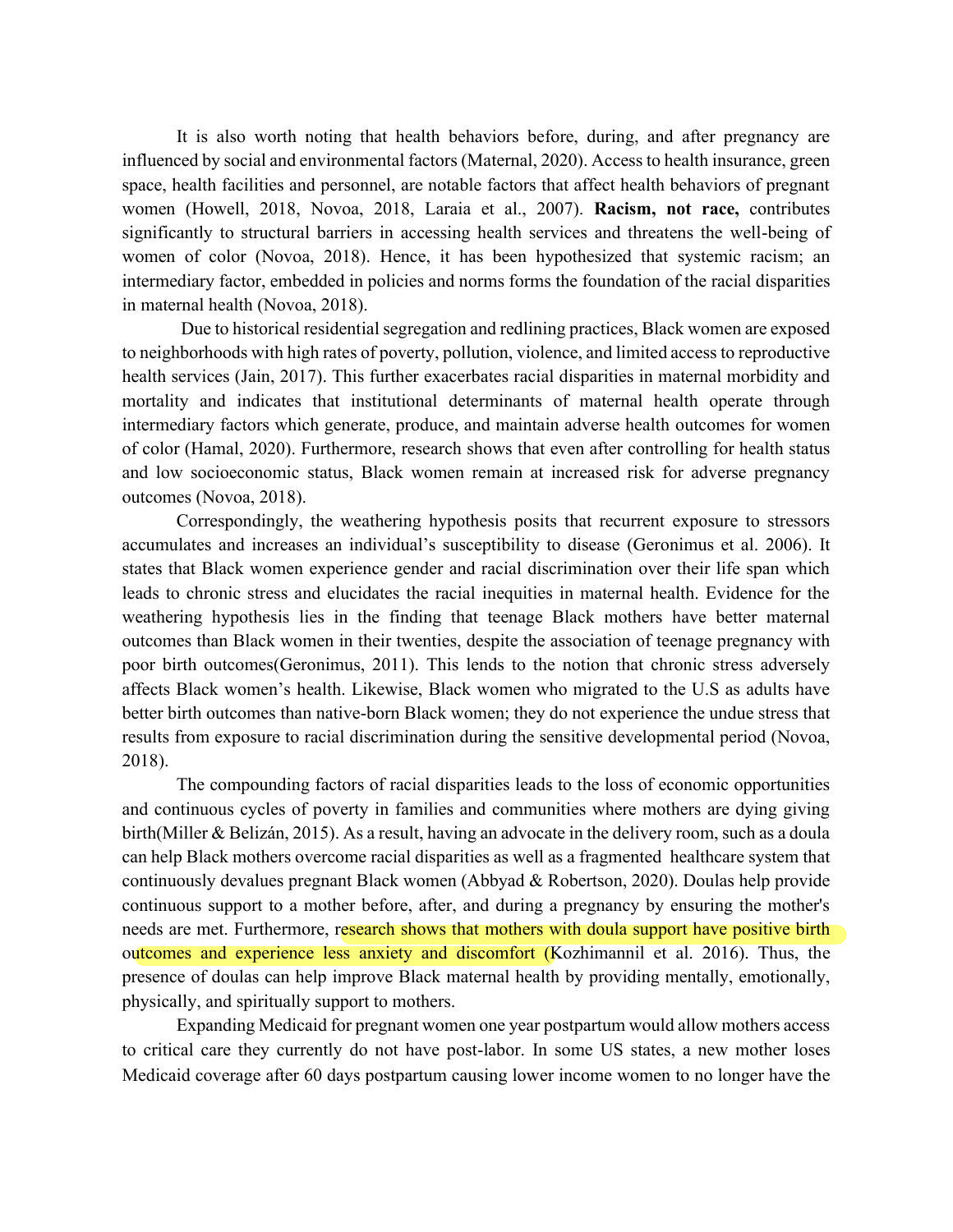resources and physician contacts they need (*House Energy, 2020).* The year after birth is critical for both mother and child, as it has been shown that more than 70% of complications occur during this period, some of which transpire to be fatal. Of the fatalities, 60% were preventable (*Ocomm*, 2019). The Maximizing Outcomes for Moms through Medicaid Improvement and Enhancement of Services (MOMMIES) Act (S. 1343) intends to increase coverage after a year postpartum and should be considered in order to expand coverage for new mothers (*Ocomm*, 2019, Booker, 2019). Implementing the MOMMIES Act would allow mothers immediate access to their practitioners and give them free of mind from the limitations and fear of having no healthcare. Another solution towards the prevention and hopeful elimination of maternal and infant mortality is the federal government could urge the Centers for Medicare and Medicaid Services' Center for Medicare and Medicaid Innovation to develop additional alternative payment models which would improve the quality of clinical care for pregnant women and new mothers (*AAMC Responds,* 2020). Increasing access to coverage through Medicaid would give mothers from rural areas and minority women more resources to prevent maternal mortality, especially since 50% of all births are from mothers who are enrolled in Medicaid nationally (*Ocomm*, 2019).

Addressing care shortages in rural communities can be supplemented through various alternative, virtual programs including the expansion of telehealth models, improved broadband access, and dedicating resources towards a centralized pipeline of physician communication which would allow for rural and lower income mothers to have a variety of access to health care and communication with their caregivers and specialists(*AAMC Submits Comments to CMS,* 2020). Non-specialized care programs exist in some communities, such as Project ECHO (Extension for Community Healthcare Outcomes) which allows mothers and parents the opportunity to connect with specialists and facilitates dialogue between OB/GYNs and primary care providers in order to help familiarize uninformed pregnant patients (*Ocomm*, 2019).

Constitutional and legal obligations exist that may help prevent pregnancyrelated/associated deaths for all women in the U.S., and eliminate racial disparities in maternal health outcomes and pregnancy-related/associated deaths of women in the U.S. The most promising is with Section 1557 in the Patient Protection and Affordable Care Act. Section 1557 is the nondiscrimination provision of the Affordable Care Act (ACA) which prohibits discrimination on the basis of race, color, national origin, sex, age, or disability in certain health programs or activities including denying or segregating recipients of federal financial assistance based on their race, color, or national origin (Congress, 2020) It is important to note though that these rights are being attacked by the Trump administration, current administration has finalized Statutory Cite: 42 USC § 18116 which amends the liberal interpretation of section 1557 initiated by the Obama Administration that enhanced civil rights protections (Congress, 2020).With this finalization, the diminished protections for vulnerable populations is especially heightened due to insurance limitations and reductions on enforcement alternatives for people who suffer discrimination. In addition to the Affordable Care Act, Title VII of the Civil Rights Act of 1964 protects people of every race, color, or national origin from discrimination in programs and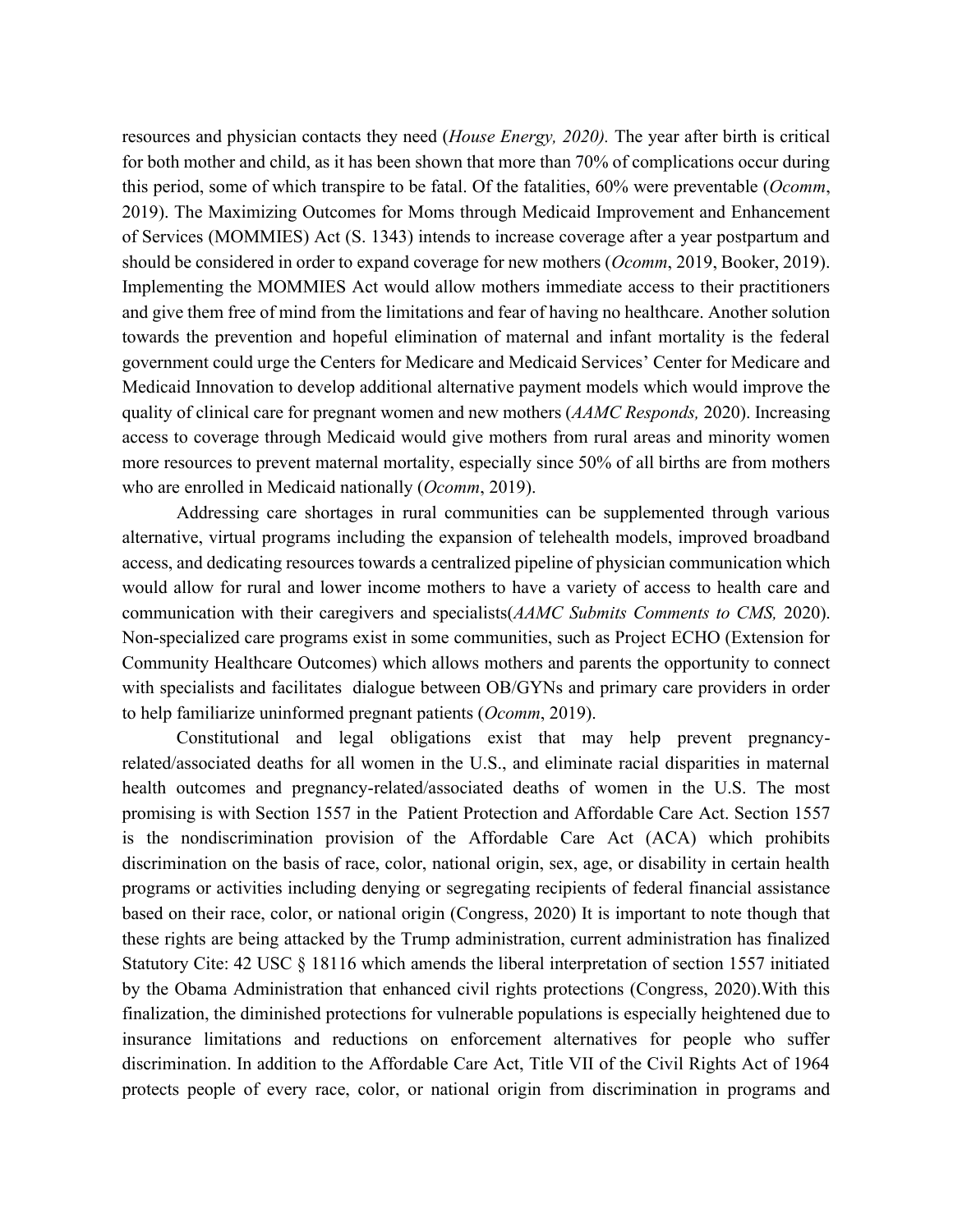activities that receive federal financial assistance from HHS. In 1978, pregnancy discrimination was amended to this legislature prohibiting "sex discrimination on the basis of pregnancy" (US EEOC) (Congress, 2020). The House of Representatives in September 2020 passed the Pregnant Workers Fairness Act (PWFA – H.R. 2694), an additional bill to Title VII's Protections on the basis on pregnancy discrimination which outlines unlawful employment practices on the basis of accommodating, working, and hiring pregnant women having consequential procedures and practices if violated or fail to make reasonable accommodations to known limitations of such employees unless the accommodation would impose an undue hardship on an entity's business operation(Congress, 2020).

These laws protect all women in the U.S. from negative pregnancy-related/associated health outcomes and pregnancy-related/associated deaths, specifically with racial disparities in maternal health outcomes and pregnancy-related/associated deaths. Black women and other women of color are disproportionately impacted by racial disparities and inequities in maternal health outcomes. With racial discrimination and pregnancy discrimination prohibited under both Title VII and Section 1557 of the ACA, these laws protect all women from negative pregnancyrelated/associated health outcomes advancing health equity and reducing disparities in health care (Congress, 2020). Though these civil rights laws exist, they are insufficient in the lens of addressing and potentially eradicating racial disparities affecting women of color. Title VI of the Civil Rights Act of 1964 does not currently have a uniform enforcement of consequences in state and local governments when there are violations. Additionally, action is only taken based on individual complaints which puts the focus on women of color to affirmatively seek a judicial remedy disadvantaging these populations who are already disproportionately impacted by racial disparities in the first place(Congress, 2020).

The most crucial step in having primary care providers and physicians participating in dialogue with patients is that there needs to be a sustainable employment of physicians in the first place, especially increasing specialties in maternal child health as well as obstetrics and gynecology. In the next 12 years, the U.S. is projected to experience a physician shortage of between 46,900 and 121,900 physicians. These shortages of medical staff and access already exist in some regions of the country, and this gap will increase tenfold by 2032. A possible solution could be to increase the number of applicable teaching hospitals that highlight cultural competence training which would in turn be able to train more physicians expanding healthcare access for vulnerable populations through the increase of Medicare-supported graduate medical education (GME) positions (*Ocomm*, 2019). Passing the bipartisan Resident Physician Shortage Reduction Act of 2019 (S. 348) would responsibly and gradually ease the cap on Medicare's support for physician training by adding 3,000 new residency positions a year for five years. This legislation would produce approximately 3,750 new physicians annually when fully implemented (*Ocomm*, 2019). Passing the Resident Physician Shortage Reduction Act of 2019 (S. 348) would increase the number of physicians able to treat pregnant and postpartum women allowing for prevention in maternal mortality pre, during, and post-pregnancy (*AAMC Responds,* 2020, Menendez, 2019).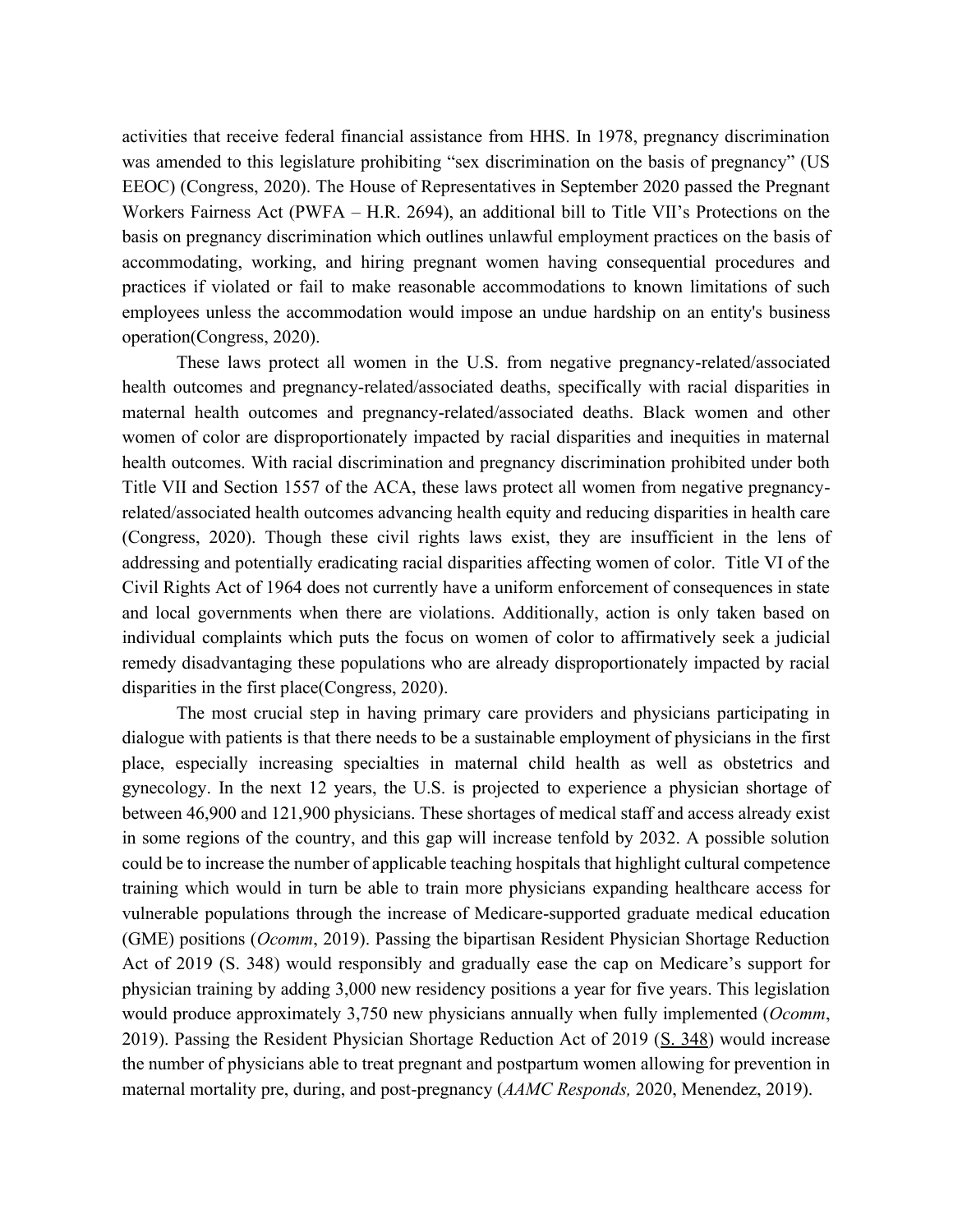Additionally, the examination and implementation of evidence-based quality improvement toolkits developed by the California Maternal Quality Care Collaborative could lead to improvements in maternal health nationally (*AAMC Submits Comments to CMS,* 2020). Patient safety bundles created by the Council on Patient Safety in Women's Health Care would help physicians and practitioners be better equipped in maternal mortality risk factors and disparities which would include lessons and guidance on surrounding obstetric hemorrhages, maternal mental health, and severe hypertension during pregnancy (*Ocomm*, 2019). Such solutions being employed to current health models would benefit the lives of millions belonging to vulnerable populations.

A **possible solution** to the prevalent maternal mortality in the US could be investing in practical and community based interventions that would build evidence for opportunities to address patient and societal level risk factors surrounding maternal mortality. Funding opportunities to build evidence-based programs for practical and community-led efforts would address patient-level social factors related to maternal mortality. Additionally, increasing funding for health policy research which identifies maternal mortality disparities through social and structural mechanisms would lead to policy-level interventions (*AAMC Submits Comments on NIH,* 2020).

The federal government is able to prevent pregnancy-related deaths with legislation to improve the lives of mothers and their children. One way to do so is supporting the passing of the Social Determinants Accelerator Act of 2019 (S. 2986) which hopes to specifically address social determinants of health for maternal mortality. This way, more information is known about the mothers who have lost their lives and the preventability of their deaths (*AAMC Responds,* 2020, Young, 2019). Looking closer at racial and discriminatory social determinants of health would also increase access and treatments for new mothers, especially new mothers of color. Providing culturally appropriate care with the representation of diverse health care workers would reduce maternal mortality being that the most vulnerable patients are minorities from rural areas (Taylor, 2020). Increasing funding for the Health Resources and Services Administration (HRSA)'s Title VII health professions programs would allow for more healthcare worker diversity by permitting students from underrepresented backgrounds to connect to health professionals and careers through recruitment, education, training, and mentorship opportunities. (*Ocomm*, 2019, Kuster, 2019). Through these new programs, conversations between healthcare providers would instill and expose others to new backgrounds and perspectives that would heighten their own cultural biases and awareness benefiting future patients and their health outcomes (*Ocomm*, 2019).

Advances in community health programs and improvements could be applicable through the Clinical and Translational Science Awards to effectively translate research advances. Partnering with community-based stakeholders to co-develop programs and policies that address systemic issues like racism, discrimination, sexism, and classism which all have adverse effects on maternal health outcomes, will require grants and funding, but it is the first step of many to eradicate discrimination and implicit bias complications which still maternal mortality in the US especially (*AAMC Submits Comments to CMS,* 2020).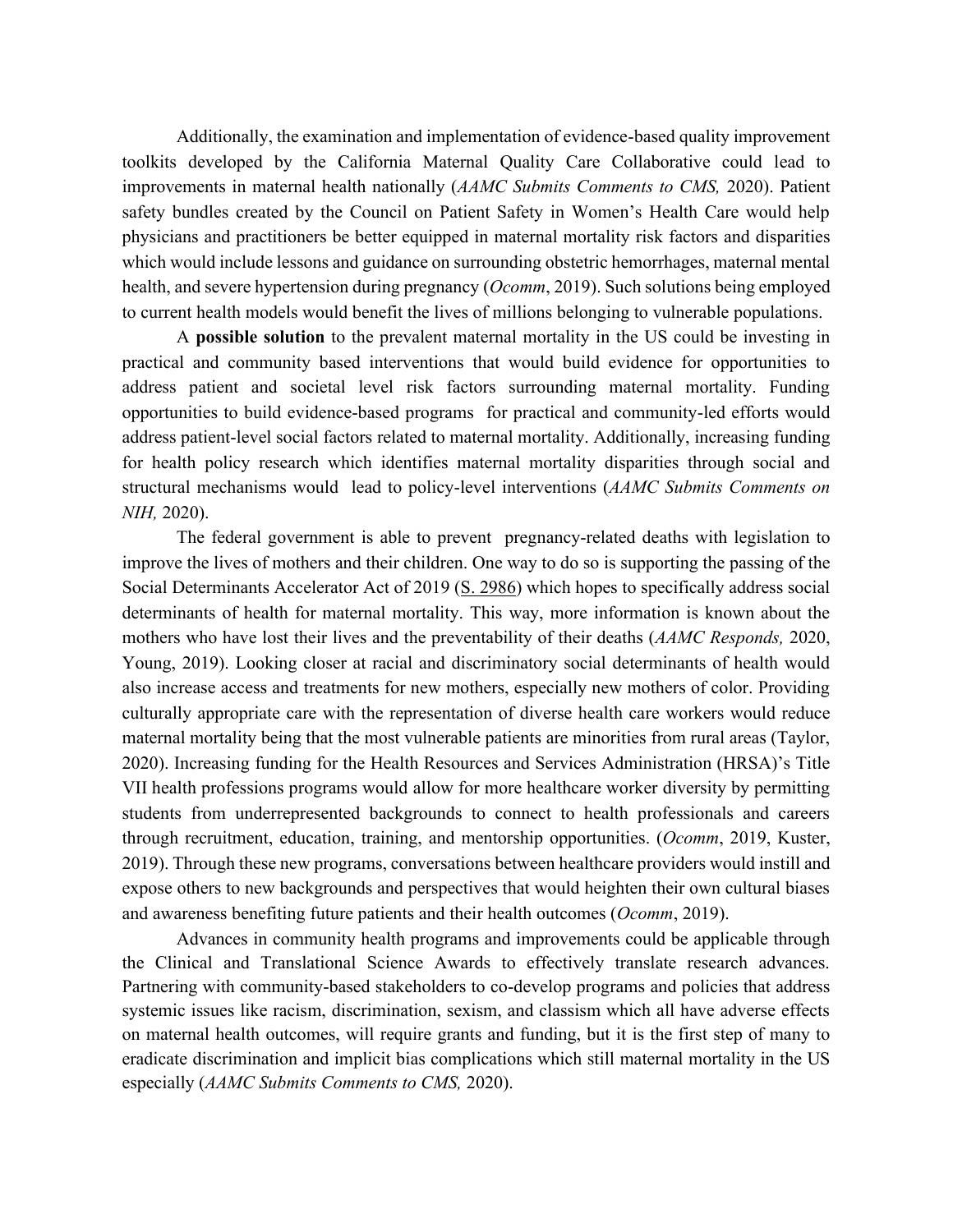It is inconceivable that the United States spends 17.8% of the GDP on healthcare, which is nearly double the average amount of other high-income countries (Health, 2020). The US ranked lower than most developed countries in maternal health falling behind consistently(Health, 2020). We must allocate more funds into maternal health in order to reduce maternal mortality and morbidity in the United States. This is a pressing issue that requires immediate attention to mitigate the racial disparities that are prevalent in the healthcare system and contributing to poor maternal health outcomes. **To decrease the alarming rates of maternal mortality we must commit to taking each of these steps**: 1) Invest in Doula care to improve health outcomes, 2) Implement a standardized data-collection system on maternal and infant deaths in all states to enhance readiness, 3) Enforce cultural competence training into health practice at all levels in order to ensure that providers are better able to provide culturally appropriate care and accommodate for the unique needs of their patients, 4) Increase access to maternal health resources through the<br>expansion of Medicaid one year postpartum and number of specialties in obstetrics and expansion of Medicaid one year postpartum and number of specialties in obstetrics and gynecology, and 5) Increase the use of and expand access to digital tools such as virtual programing to increase efficiency and access to maternal health 1) Invest in Doula care to improve health outcomes, 2)

Adhering to each step will help us accurately identify and address the causes of disparities in maternal mortality rates, which will in turn help to improve pregnancy-related outcomes because of the enhanced readiness of providers. These steps will provide peripartum racial/ethnic disparity education including focusing on these disparities' root causes in order to eliminate racial biases promoting anti-racist healthcare institutions (Engel, Howell, 2018). Moreover, to foster better doctor-patient relationships based on trust and mutual participation, it is imperative to increase representation of Black and Hispanic populations in medicine (*Figure 18*, 2018). Overall these recommendations help reduce comorbidities through improved community health care.

In conclusion, in light of the structural barriers seen regarding accessing care, discrimination, and micro-aggressions, African American women are often caught in a seemingly inescapable atmosphere of interpersonal and systemic racism. These environments can produce physiological stress in pregnant women of color which have detrimental effects on the health of the mother and child. While there are many complex drivers of maternal mortality, a focus on dismantling structural racism offers a concrete/promising approach towards advancing health equity and improving maternal outcomes for women of color.

I thank you for the opportunity to provide a testimony, and look forward to a timely hearing on this pressing public health issue.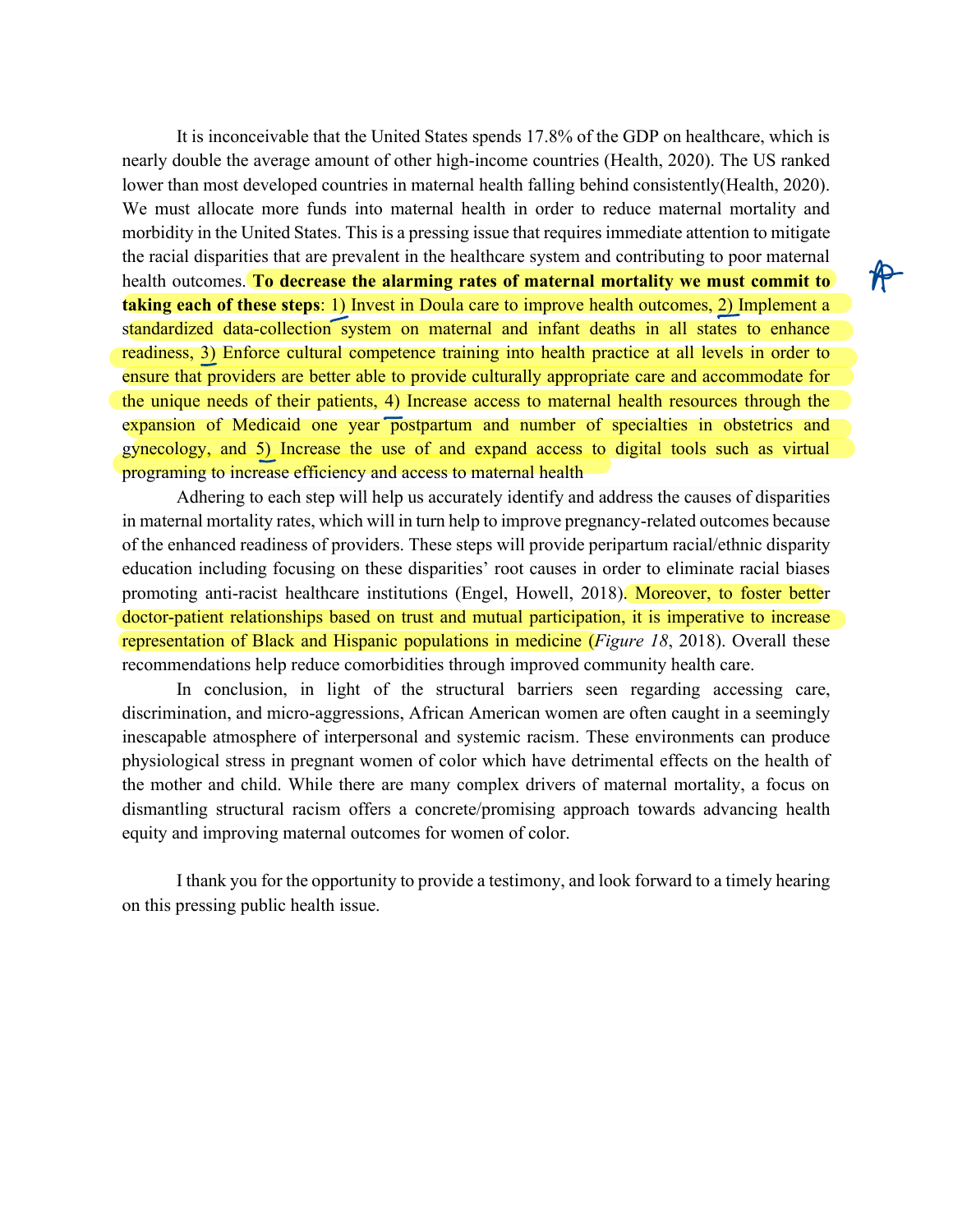## References

- *AAMC Responds to Senate Committee Request for Information on Maternal Health*. (n.d.). AAMC. Retrieved October 12, 2020, from https://www.aamc.org/advocacypolicy/washington-highlights/aamc-responds-senate-committee-request-informationmaternal-health
- *AAMC Submits Comments on NIH Maternal Mortality Research Initiative*. (n.d.). AAMC. Retrieved October 12, 2020, from https://www.aamc.org/advocacy-policy/washingtonhighlights/aamc-submits-comments-nih-maternal-mortality-research-initiative
- *AAMC Submits Comments to CMS on Rural Maternal Health Disparities*. (n.d.). AAMC. Retrieved October 12, 2020, from https://www.aamc.org/advocacy-policy/washingtonhighlights/aamc-submits-comments-cms-rural-maternal-health-disparities

Abbyad, C., & Robertson, T. R. (2011). African American Women's Preparation for Childbirth From the Perspective of African American Health-Care Providers. *The Journal of Perinatal Education*, *20*(1), 45–53. https://doi.org/10.1891/1058-1243.20.1.45

*Black Women's Maternal Health:* (n.d.). Retrieved October 12, 2020, from http://www.nationalpartnership.org/our-work/health/reports/black-womens-maternalhealth.html

Booker, C. A. (2019, May 7). *S.1343 - 116th Congress (2019-2020): MOMMIES Act* (2019/2020) [Webpage]. https://www.congress.gov/bill/116th-congress/senate-bill/1343

- Campbell, C. M., & Edwards, R. R. (2012). Ethnic differences in pain and pain management. *Pain Management*, *2*(3), 219–230. https://doi.org/10.2217/pmt.12.7
- Centers for Disease Control and Prevention (CDC). (2001). Pregnancy-related deaths among Hispanic, Asian/Pacific Islander, and American Indian/Alaska Native women—United States, 1991-1997. *MMWR. Morbidity and Mortality Weekly Report*, *50*(18), 361–364.
- Creanga, A. A., Berg, C. J., Syverson, C., Seed, K., Bruce, F. C., & Callaghan, W. M. (2015). Pregnancy-related mortality in the United States, 2006-2010. *Obstetrics and Gynecology*, *125*(1), 5–12. https://doi.org/10.1097/AOG.0000000000000564
- Chapman EN, Kaatz A, Carnes M. Physicians and Implicit Bias: How Doctors May Unwittingly Perpetuate Health Care Disparities. J Gen Intern Med. 2013;28(11):1504-1510. doi:10.1007/s11606-013-2441-1

Congress,"Library of Congress." 2020 *Congress.gov*, www.congress.gov/.

*Disparities-in-emergency-care.pdf*. (n.d.). Retrieved October 12, 2020, from https://www.acep.org/globalassets/uploads/uploaded-files/acep/clinical-and-practicemanagement/policy-statements/information-papers/disparities-in-emergency-care.pdf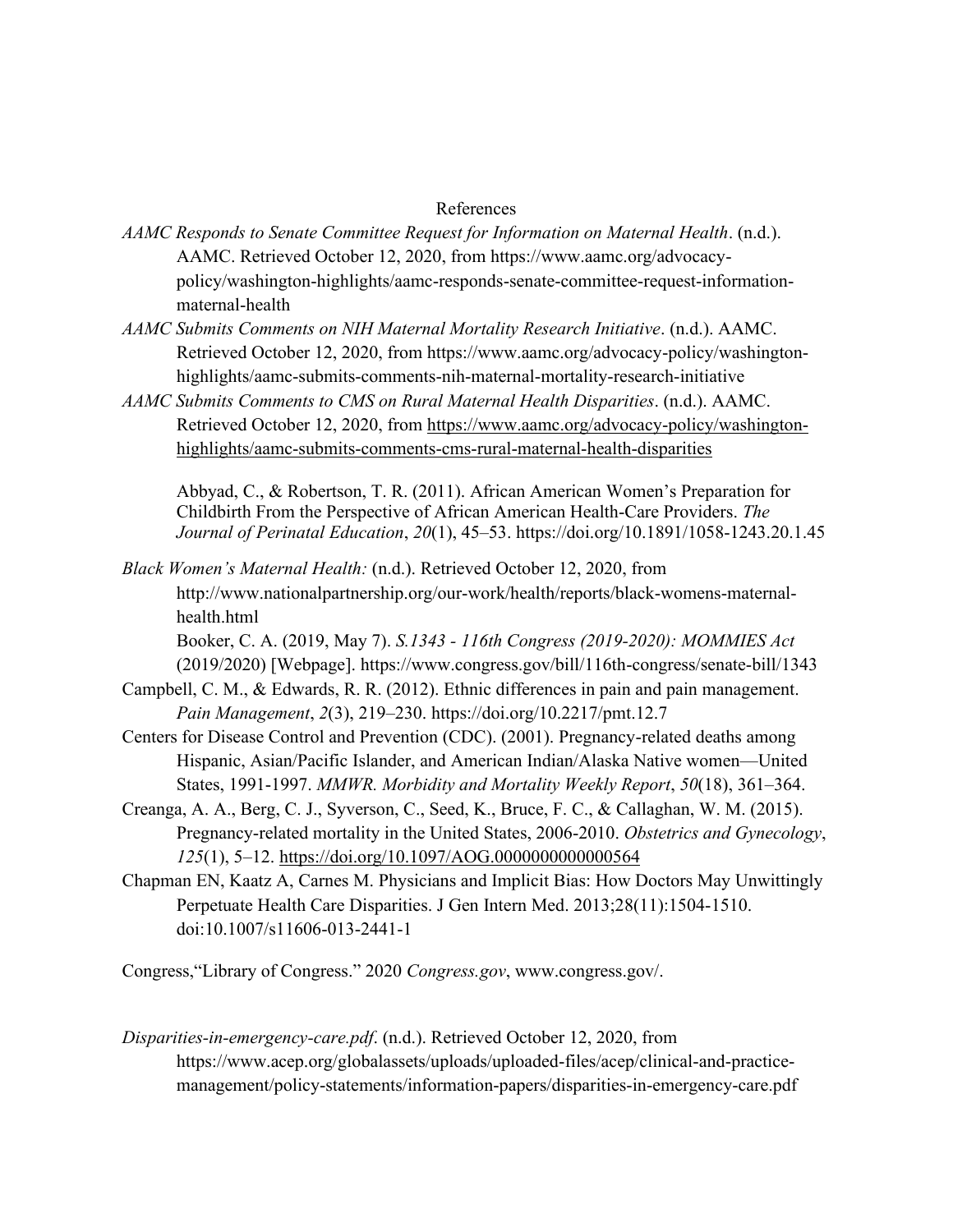Engel, M. (n.d.). *IN THE HOUSE OF REPRESENTATIVES*. 21.

- *Figure 18. Percentage of all active physicians by race/ethnicity, 2018*. (n.d.). AAMC. Retrieved October 12, 2020, from https://www.aamc.org/data-reports/workforce/interactivedata/figure-18-percentage-all-active-physicians-race/ethnicity-2018
- FitzGerald, C., Hurst, S. Implicit bias in healthcare professionals: a systematic review. BMC Med Ethics 18, 19 (2017). https://doi.org/10.1186/s12910-017-0179-8
- Geronimus, Arline T, et al. "'Weathering' and Age Patterns of Allostatic Load Scores among Blacks and Whites in the United States." *American Journal of Public Health*, © American Journal of Public Health 2006, May 2006,www.ncbi.nlm.nih.gov/pmc/articles/ PMC1470581/.
- Geronimus, Arline T. "The Effects of Race, Residence, and Prenatal Care on the Relationship of Maternal Age to Neonatal Mortality." *American Public Health Association* , 7 Oct. 2011, ajph.aphapublications.org/doi/abs/10.2105/AJPH.76.12.1416.
- Hamal, M., Dieleman, M., De Brouwere, V., & de Cock Buning, T. (2020). Social determinants of maternal health: A scoping review of factors influencing maternal mortality and maternal health service use in India. *Public Health Reviews*, *41*(1), 13. https://doi.org/10.1186/s40985-020-00125-6
- *Health Care Spending in US, Other High-Income Countries*. (n.d.). Retrieved October 12, 2020, from https://www.commonwealthfund.org/publications/journal-article/2018/mar/healthcare-spending-united-states-and-other-high-income
- *House Energy and Commerce Subcommittee Discusses Maternal Mortality*. (n.d.). AAMC. Retrieved October 12, 2020, from https://www.aamc.org/advocacy-policy/washingtonhighlights/house-energy-and-commerce-subcommittee-discusses-maternal-mortality
- Howell, E. A. (2018). Reducing Disparities in Severe Maternal Morbidity and Mortality. *Clinical Obstetrics and Gynecology*, *61*(2), 387–399. https://doi.org/10.1097/GRF.0000000000000349
- Howell, E. A., Brown, H., Brumley, J., Bryant, A. S., Caughey, A. B., Cornell, A. M., Grant, J. H., Gregory, K. D., Gullo, S. M., Kozhimannil, K. B., Mhyre, J. M., Toledo, P., D'Oria, R., Ngoh, M., & Grobman, W. A. (2018). Reduction of Peripartum Racial and Ethnic Disparities: A Conceptual Framework and Maternal Safety Consensus Bundle. *Obstetrics and Gynecology*, *131*(5), 770–782. https://doi.org/10.1097/AOG.0000000000002475
- Jain, J. A., Temming, L. A., D'Alton, M. E., Gyamfi-Bannerman, C., Tuuli, M., Louis, J. M., Srinivas, S. K., Caughey, A. B., Grobman, W. A., Hehir, M., Howell, E., Saade, G. R., Tita, A. T. N., & Riley, L. E. (2018). SMFM Special Report: Putting the "M" back in MFM: Reducing racial and ethnic disparities in maternal morbidity and mortality: A call to action. *American Journal of Obstetrics & Gynecology*, *218*(2), B9–B17. https://doi.org/10.1016/j.ajog.2017.11.591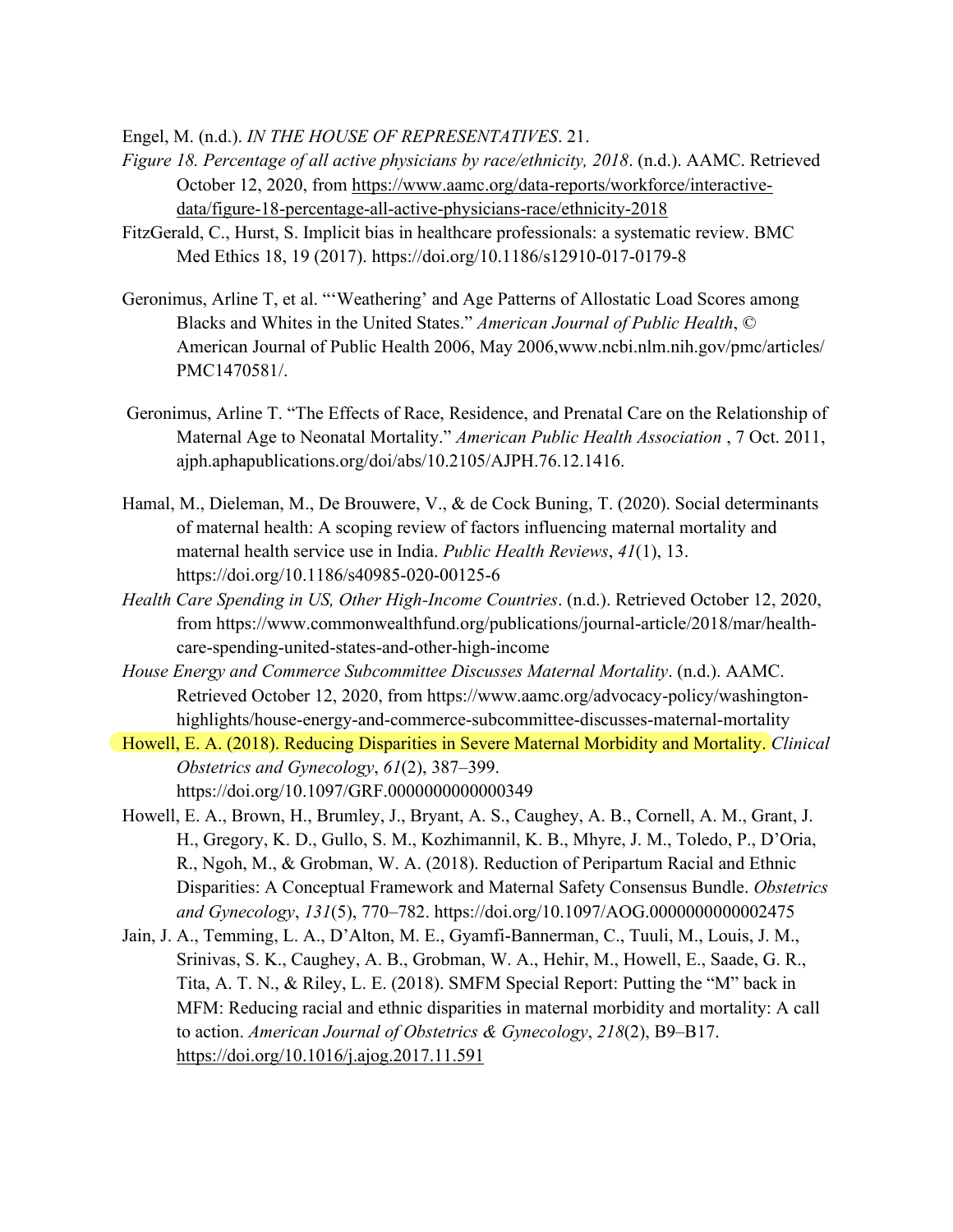Kassebaum, Nicholas J, et al. "Global, Regional, and National Levels and Causes of Maternal Mortality during 1990–2013: a Systematic Analysis for the Global Burden of Disease Study 2013." *The Lancet*, May 2014, www.thelancet.com/journals/lancet/article/PIIS0140-6736(14)60696-6/fulltext.

Kuster, A. M. (2019, June 26). *H.R.2922 - 116th Congress (2019-2020): Respond NOW Act* (2019/2020) [Webpage]. https://www.congress.gov/bill/116th-congress/housebill/2922

Kozhimannil, K. B., Vogelsang, C. A., Hardeman, R. R., & Prasad, S. (2016). Disrupting

- the Pathways of Social Determinants of Health: Doula Support during Pregnancy and Childbirth. *Journal of the American Board of Family Medicine : JABFM*, *29*(3), 308-317.https://doi.org/10.3122/jabfm.2016.03.150300
- Laraia, B., Messer, L., Evenson, K., & Kaufman, J. S. (2007). Neighborhood Factors Associated with Physical Activity and Adequacy of Weight Gain During Pregnancy. *Journal of Urban Health : Bulletin of the New York Academy of Medicine*, *84*(6), 793–806. https://doi.org/10.1007/s11524-007-9217-z
- Leigh, J. A., Alvarez, M., & Rodriguez, C. J. (2016). Ethnic Minorities and Coronary Heart Disease: An Update and Future Directions. *Current Atherosclerosis Reports*, *18*(2), 9. https://doi.org/10.1007/s11883-016-0559-4
- *Maternal, Infant, and Child Health | Healthy People 2020*. (n.d.). Retrieved October 12, 2020, from https://www.healthypeople.gov/2020/leading-health-indicators/2020-lhitopics/Maternal-Infant-and-Child-Health/determinants
- Menendez, R. (2019, February 6). *S.348 - 116th Congress (2019-2020): Resident Physician Shortage Reduction Act of 2019* (2019/2020) [Webpage]. https://www.congress.gov/bill/116th-congress/senate-bill/348
- Miller, Suellen, and José M Belizán. "The True Cost of Maternal Death: Individual Tragedy Impacts Family, Community and Nations." *Reproductive Health*, BioMed Central, 17 June 2015, www.ncbi.nlm.nih.gov/pmc/articles/PMC4470047/.
- Novoa, C., & Taylor, J. (n.d.). *Exploring African Americans' High Maternal and Infant Death Rates*. Center for American Progress. Retrieved October 12, 2020, from https://www.americanprogress.org/issues/earlychildhood/reports/2018/02/01/445576/exploring-african-americans-high-maternal-infantdeath-rates/
- *NVSS - Maternal Mortality—Homepage*. (2020, January 29). https://www.cdc.gov/nchs/maternal-mortality/index.htm *Ocomm-ogr-AAMC Letter to SFC on Maternal Health\_FINAL.pdf*. (n.d.). Retrieved October 12, 2020, from https://www.aamc.org/system/files/2020-04/ocomm-ogr-

AAMC%20Letter%20to%20SFC%20on%20Maternal%20Health\_FINAL.pdf